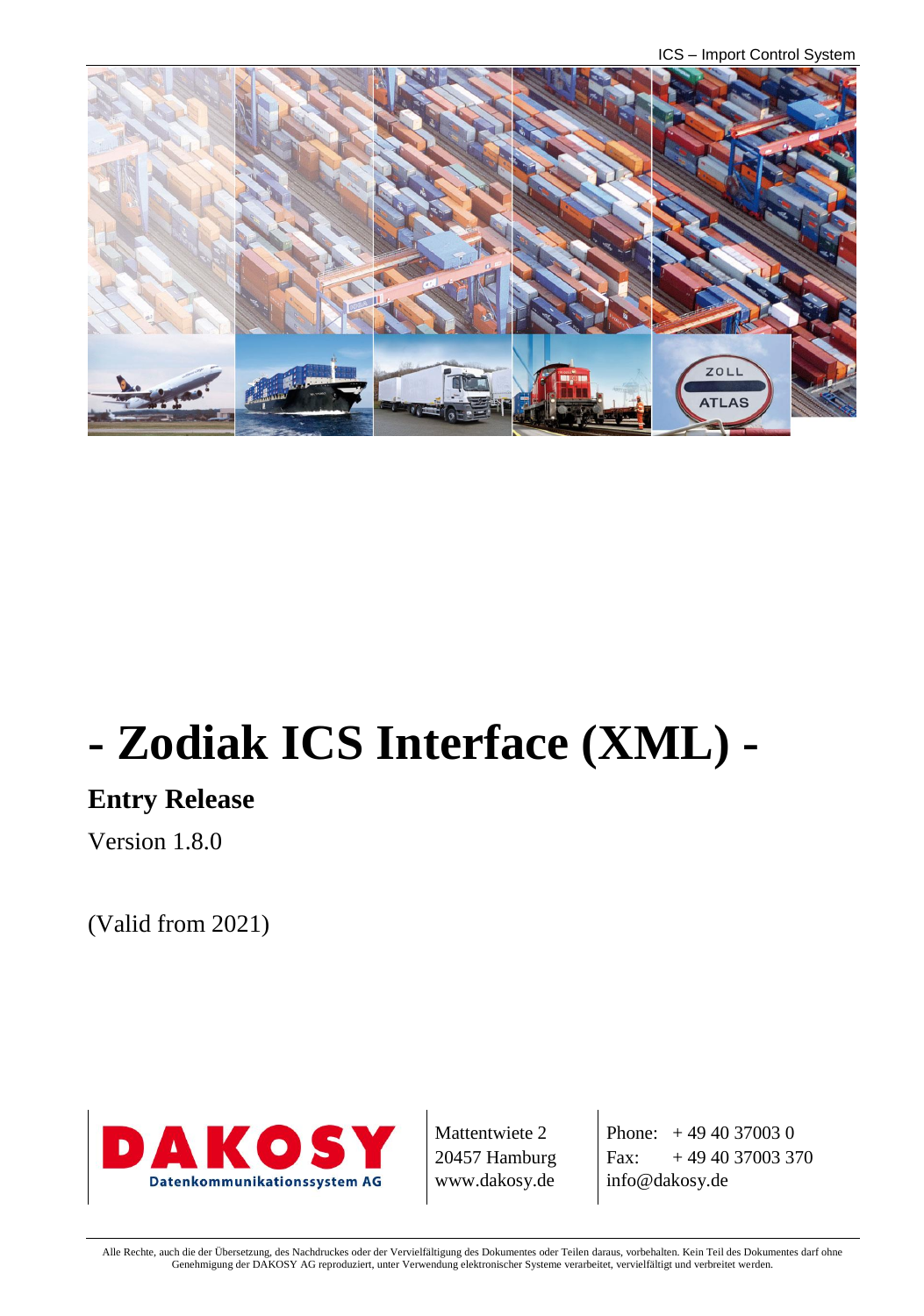### **Change history**

| $\mathbf{r}$<br>Version | <b>Chapter/Section</b> | <b>Reason</b> | <b>Name</b> | <b>Date</b> |
|-------------------------|------------------------|---------------|-------------|-------------|
| 0.8.0                   |                        | First release | Diettrich   | 10.11.2021  |

#### **Change requests**

#### **DAKOSY**

### **Datenkommunikationssystem AG**

# Mattentwiete 2

20457 Hamburg

| 1. Phone: | $+494037003 - 0$   |
|-----------|--------------------|
| 2. Fax:   | $+494037003 - 370$ |
| 3. Email: | info@dakosy.de     |

#### **Used tools**

|    | Number Used tools                                                 |
|----|-------------------------------------------------------------------|
| W1 | This document has been created using <i>Microsoft Word 2010</i> . |

#### **Liability**

1. Please note that no liability claims can be derived towards DAKOSY AG for the content of this manual, despite careful development and examination of this document!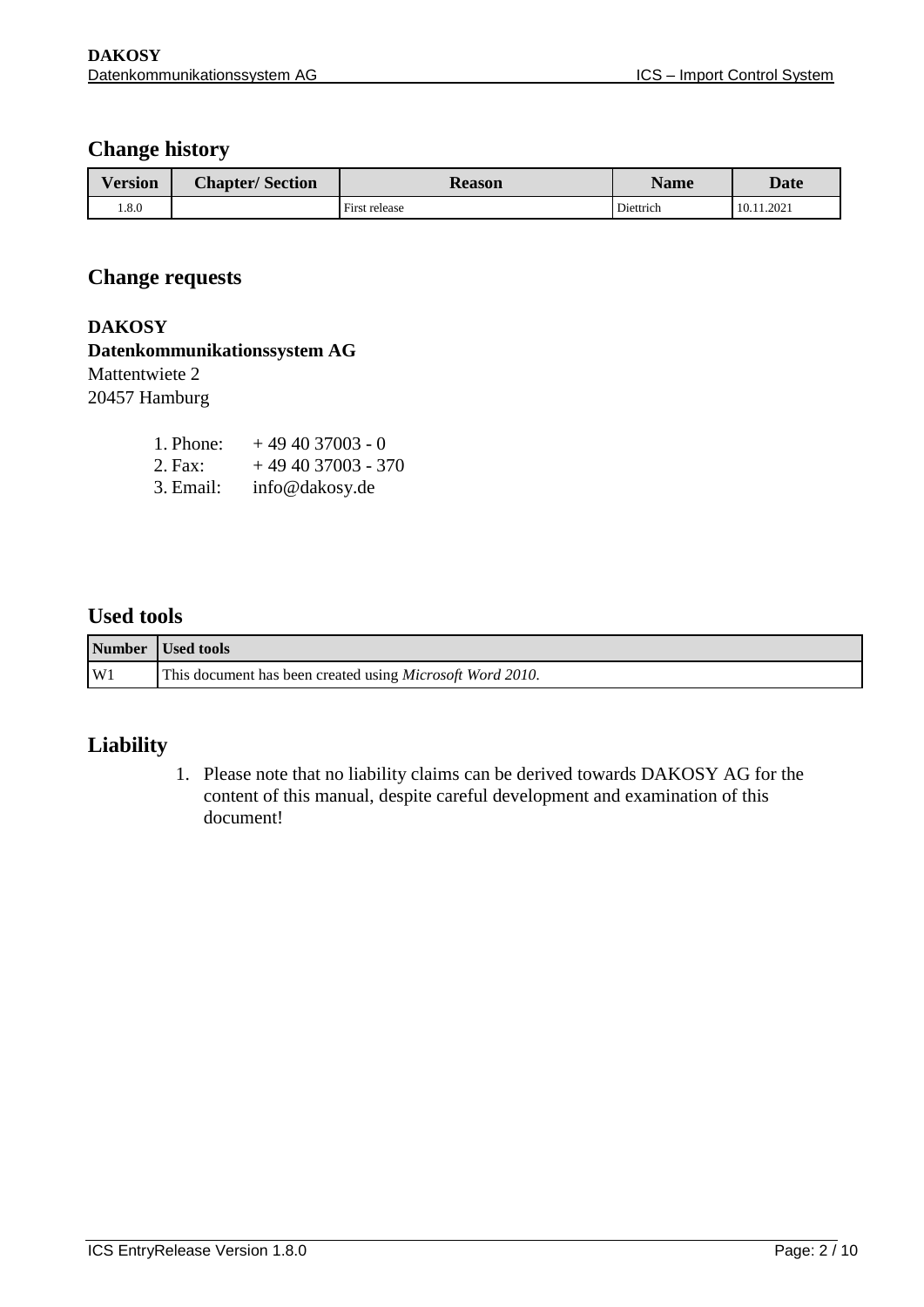## **Table of contents**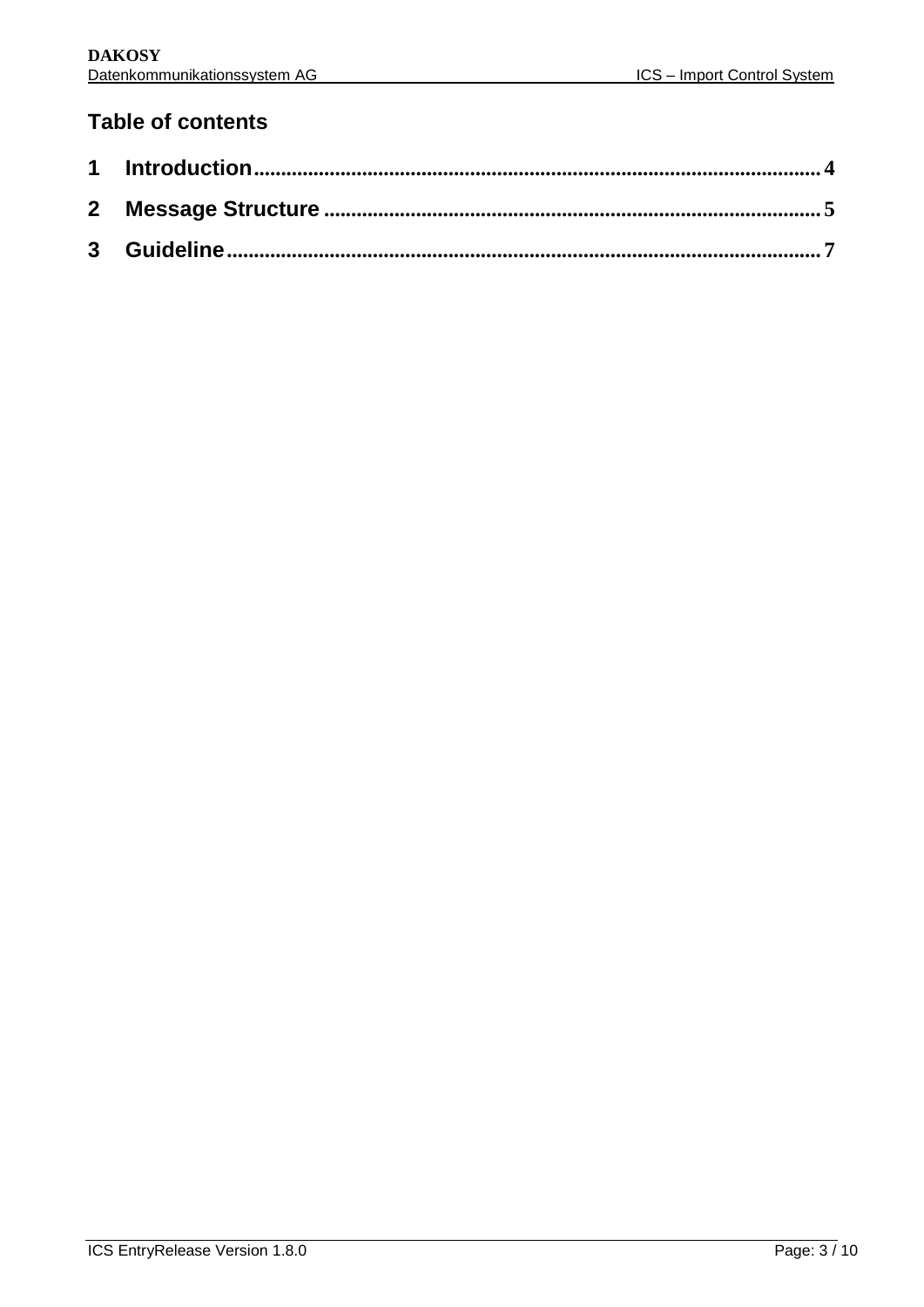# <span id="page-3-0"></span>**1 Introduction**

This document describes the XML Message "EntryRelease" which is used within the ZODIAK ICS XML Interface in order to exchange EntryRelease Messages with DAKOSY.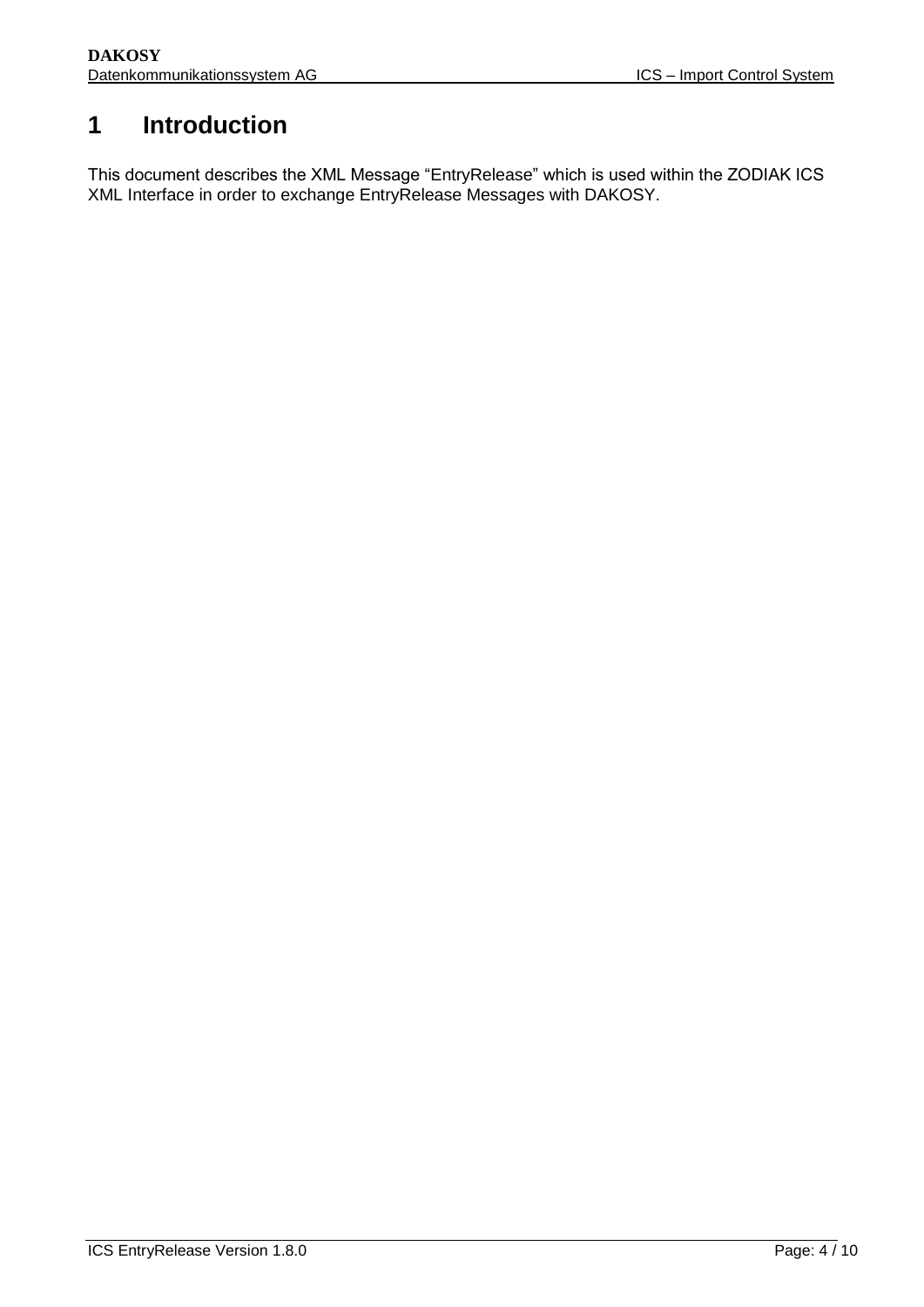# **Message Structure**

<span id="page-4-0"></span>

| <b>Occurrence</b>         | Element/Attribute                                |  |
|---------------------------|--------------------------------------------------|--|
|                           |                                                  |  |
|                           | <b>ICSMessage</b>                                |  |
| 11                        | $-$ xs:sequence                                  |  |
| $\ldots$ 1<br>1           | <b>Transaction</b>                               |  |
| . . 1<br>1.<br>1<br>1     | xs:sequence<br>- IOPartner                       |  |
| $\dots$ 1<br>0            | - IODivision1                                    |  |
| . . 1<br>0                | - IODivision2                                    |  |
| $\dots$ 1<br>0            | - IODivision3                                    |  |
| $\dots$ 1<br>0            | - OrgUnit                                        |  |
| 1                         | - IOReference                                    |  |
| $\ldots$ 1<br>1           | <b>IODateTime</b>                                |  |
| $\ldots$ 1<br>1           | - Version                                        |  |
| $\ldots$ 1<br>1           | <b>Messages</b>                                  |  |
| 1<br>1                    | xs:sequence                                      |  |
| 1.1                       | xs:choice                                        |  |
| $\ldots$ 1<br>1           | <b>EntryRelease</b>                              |  |
| 1.1                       | xs:sequence                                      |  |
| $\sim$ 1<br>1             | ObjectIdentification                             |  |
| $\dots$ 1<br>1<br>1<br>1. | xs:sequence<br>- ObjectName                      |  |
| . . 1<br>0                | - ObjectAlias                                    |  |
| . . 1<br>0                | - TypeOfDeclaration                              |  |
| 1<br>0                    | - OriginalMessageName                            |  |
| 1<br>0                    | - TransactionReference                           |  |
| 1<br>0                    | <b>EDIFACTMessageNo</b>                          |  |
| 1<br>1                    | - DateOfReceipt                                  |  |
| 1<br>1                    | <b>EventSeverity</b>                             |  |
| 1.1                       | <b>EventLocation</b>                             |  |
| $\ldots$ 1<br>1           | <b>Header</b>                                    |  |
| 1<br>1                    | xs:sequence                                      |  |
| 1<br>1<br>$\ldots$ 1<br>1 | - ArrivalLRN<br><b>DateAndTimeOfPresentation</b> |  |
| $\ldots$ 1<br>1.          | <b>TraderAtEntryCarrier</b>                      |  |
| $\dots$ 1<br>1            | xs:sequence                                      |  |
| $\dots$ 1<br>0            | - TIN                                            |  |
| $\dots$ 1<br>0            | - BranchNumber                                   |  |
| $\dots$ 1<br>0            | ⊤ Address                                        |  |
| $1 - 1$                   | - xs:sequence                                    |  |
| $\ldots$ 1<br>1           | <b>Name</b>                                      |  |
| $\sim$ 1<br>0             | Name2                                            |  |
| . 1                       | StreetAndNumber                                  |  |
| $\dots$ 1<br>1.           | - Country                                        |  |
| 1<br>1<br>1               | - Postcode                                       |  |
| 1.<br>. . 1<br>0          | - City<br>LanguageCode                           |  |
| $0 \t  1$                 | <b>ControlDate</b>                               |  |
| 1.1                       | <b>CustomsOfficeActualOfficeOfEntry</b>          |  |
| $\ldots$ 1<br>0           | <b>ImportOperations</b>                          |  |
| 1.1                       | xs:sequence                                      |  |
| 1  99999                  | <b>ImportOperation</b>                           |  |
| 11                        | - xs:sequence                                    |  |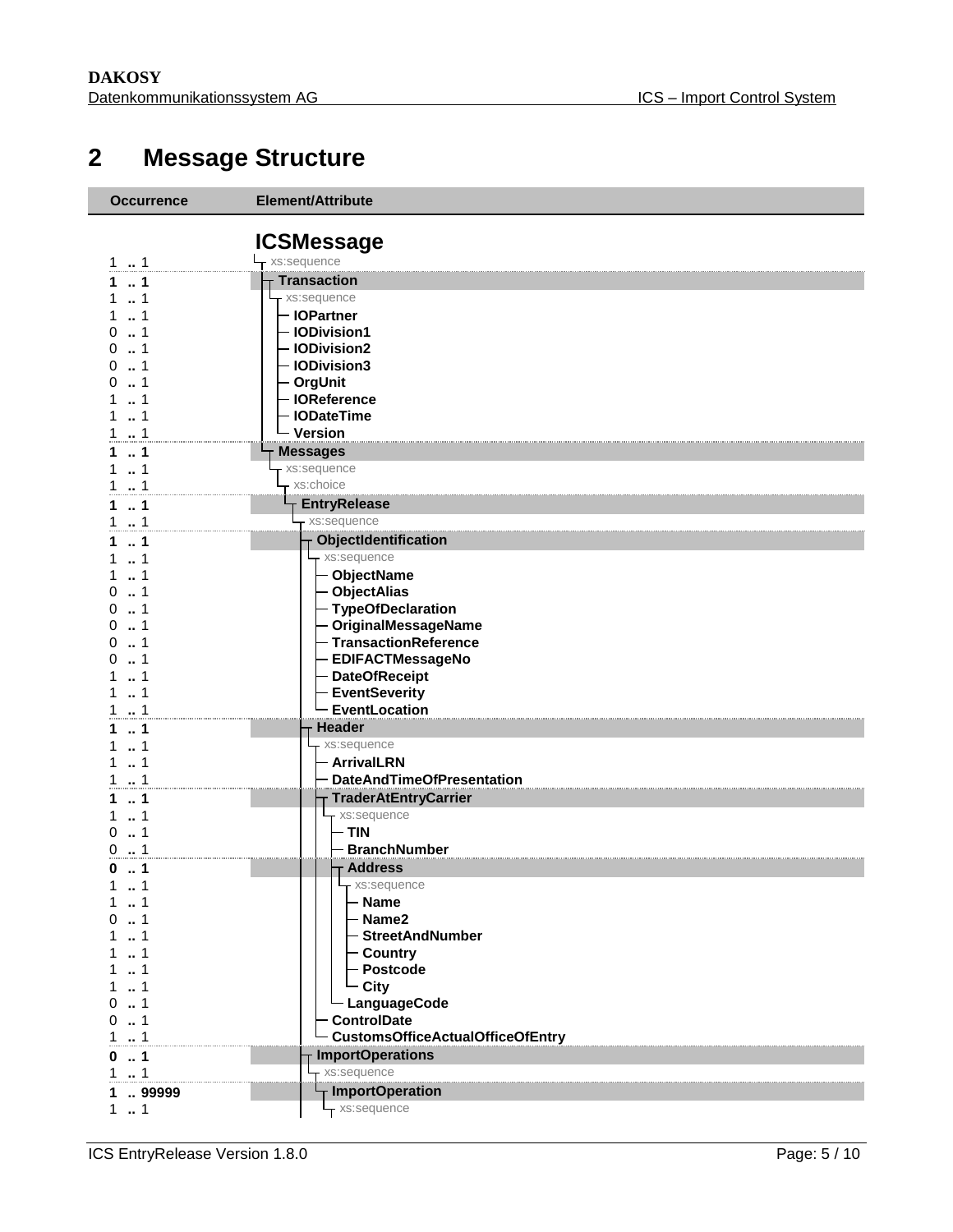**DAKOSY**<br>Datenkommunikationssystem AG<br>Datenkommunikationssystem AG<br>
Batenkommunikationssystem AG Datenkommunikationssystem AG

| <b>Occurrence</b> | Element/Attribute                                                                           |  |
|-------------------|---------------------------------------------------------------------------------------------|--|
| $\Omega$          | <b>MRN</b><br><b>LRN</b><br>- ConveyanceReferenceNumber<br><b>CommercialReferenceNumber</b> |  |
| 1<br>n            | <b>GoodsItems</b>                                                                           |  |
|                   | xs:sequence                                                                                 |  |
| 999               | GoodsItem                                                                                   |  |
| -1                | xs:sequence<br><b>GoodsItemNumber</b>                                                       |  |
|                   | CommercialReferenceNumber                                                                   |  |
| 1                 | <b>ContainerNumbers</b>                                                                     |  |
|                   | - xs:sequence                                                                               |  |
| 99                | - ContainerNumber                                                                           |  |
| $\dots$ 1<br>ŋ.   | IdentitiesOfMeansOfTransportAtBorder                                                        |  |
| 1                 | - xs:sequence                                                                               |  |
| 999               | IdentityOfMeansOfTransportAtBorder                                                          |  |
| $\cdot$ 1         | - xs:sequence                                                                               |  |
|                   | - NationalityCrossingBorder                                                                 |  |
|                   | - IdentityCrossingBorder                                                                    |  |
|                   | <b>ProducedDocumentsCertificates</b>                                                        |  |
| 1                 | xs:sequence                                                                                 |  |
| 99                | <b>ProducedDocumentCertificate</b>                                                          |  |
|                   | - xs:sequence<br>- DocumentType                                                             |  |
|                   | <b>DocumentReference</b>                                                                    |  |
|                   | <b>SealsIds</b>                                                                             |  |
|                   | xs:sequence                                                                                 |  |
| 9999              | <b>MarkNumber</b>                                                                           |  |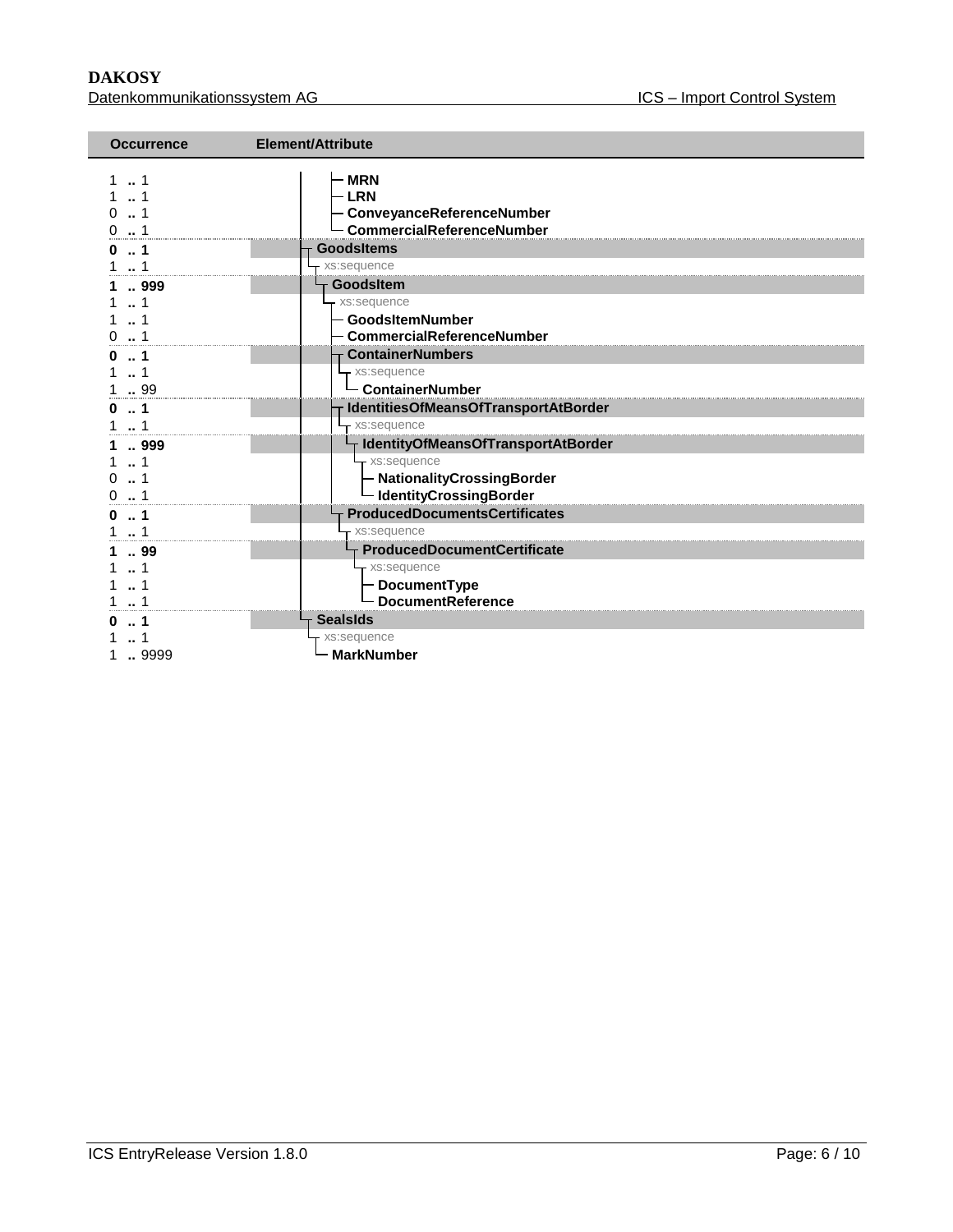# **3 Guideline**

<span id="page-6-0"></span>

| Element/Attribute        | <b>Annotation</b>                                                             |  |  |
|--------------------------|-------------------------------------------------------------------------------|--|--|
| <b>ICSMessage</b>        |                                                                               |  |  |
| xs:sequence              | 1  1<br>Occurence                                                             |  |  |
| <b>Transaction</b>       | 1  1<br>Occurence                                                             |  |  |
| r xs:sequence            | 1  1<br><b>Occurence</b>                                                      |  |  |
| - IOPartner              | 11<br>Occurence                                                               |  |  |
|                          | $\cdot$ 10<br>Length                                                          |  |  |
| <b>IODivision1</b>       | $0 \t  \t 1$<br>Occurence                                                     |  |  |
|                          | $\cdot$ 10<br>Length                                                          |  |  |
| <b>IODivision2</b>       | $0 \t  \t 1$<br>Occurence                                                     |  |  |
|                          | . 10<br>Length                                                                |  |  |
| <b>IODivision3</b>       | $0 \t  1$<br>Occurence                                                        |  |  |
|                          | $\cdot$ 10<br>Length                                                          |  |  |
| OrgUnit                  | $0 \t  1$<br>Occurence                                                        |  |  |
|                          | 256<br>Length                                                                 |  |  |
| <b>IOReference</b>       | $1 \t  \t 1$<br>Occurence                                                     |  |  |
|                          | Length<br>. 35                                                                |  |  |
| <b>IODateTime</b>        | 1  1<br><b>Occurence</b>                                                      |  |  |
| Version                  | $1 - 1$<br>Occurence                                                          |  |  |
|                          | $\cdot$ 3<br>Length                                                           |  |  |
|                          | 006 007<br><b>Pattern</b>                                                     |  |  |
|                          | This field should contain the following value: 007<br><b>Remark</b>           |  |  |
| <b>Messages</b>          | 1  1<br>Occurence                                                             |  |  |
| xs:sequence              | 11<br>Occurence                                                               |  |  |
| xs:choice                | 1  1<br>Occurence                                                             |  |  |
| <b>EntryRelease</b>      | $1 - 1$<br>Occurence                                                          |  |  |
| - xs:sequence            | Occurence<br>$1 - 1$                                                          |  |  |
| ObjectIdentification     | 1  1<br>Occurence                                                             |  |  |
| xs:sequence              | 1  1<br>Occurence                                                             |  |  |
| - ObjectName             | $1 - 1$<br>Occurence                                                          |  |  |
|                          | Length<br>35                                                                  |  |  |
|                          | Messages sent from ZODIAK ICS will contain the local<br>Remark                |  |  |
|                          | reference number in their ObjectName field                                    |  |  |
| <b>ObjectAlias</b>       | $0 \t  1$<br>Occurence                                                        |  |  |
|                          | . 35<br>Length                                                                |  |  |
|                          | 2. Objekt Name<br><b>Description</b>                                          |  |  |
|                          | Unused in ZODIAK ICS<br>Remark                                                |  |  |
| <b>TypeOfDeclaration</b> | $0 \t  1$<br>Occurence                                                        |  |  |
|                          | <b>ORIGINAL</b><br><b>Default</b>                                             |  |  |
|                          | Length<br>$\ldots$ 10                                                         |  |  |
|                          | This field is used to distinguish between original and<br><b>Description</b>  |  |  |
|                          | update messages of the EntrySummaryDeclaration resp.                          |  |  |
|                          | the EntrySummaryDeclarationAck.                                               |  |  |
| OriginalMessageName      | 0 . 1<br>Occurence                                                            |  |  |
|                          | Length<br>10                                                                  |  |  |
|                          | <b>Description</b><br>For messages sent from customs, this field contains the |  |  |
|                          | TAXUD name of the original message                                            |  |  |
|                          | Remark<br>Messages from German customs might contain                          |  |  |
|                          | "E_FEHLER" instead of a "real" TAXUD name                                     |  |  |
|                          | <b>Applicable Codes</b>                                                       |  |  |
|                          | E_ARI_REJ                                                                     |  |  |
|                          | <b>E_ARN_VAL</b>                                                              |  |  |
|                          | E_DIV_ACK                                                                     |  |  |
|                          | E_DIV_REJ                                                                     |  |  |
|                          | E ENS ARJ                                                                     |  |  |
|                          | E_ENS_REJ                                                                     |  |  |
|                          | <b>E_ENS_STA</b><br><b>E_EXS_ACK</b>                                          |  |  |
|                          | NLBB15                                                                        |  |  |
|                          |                                                                               |  |  |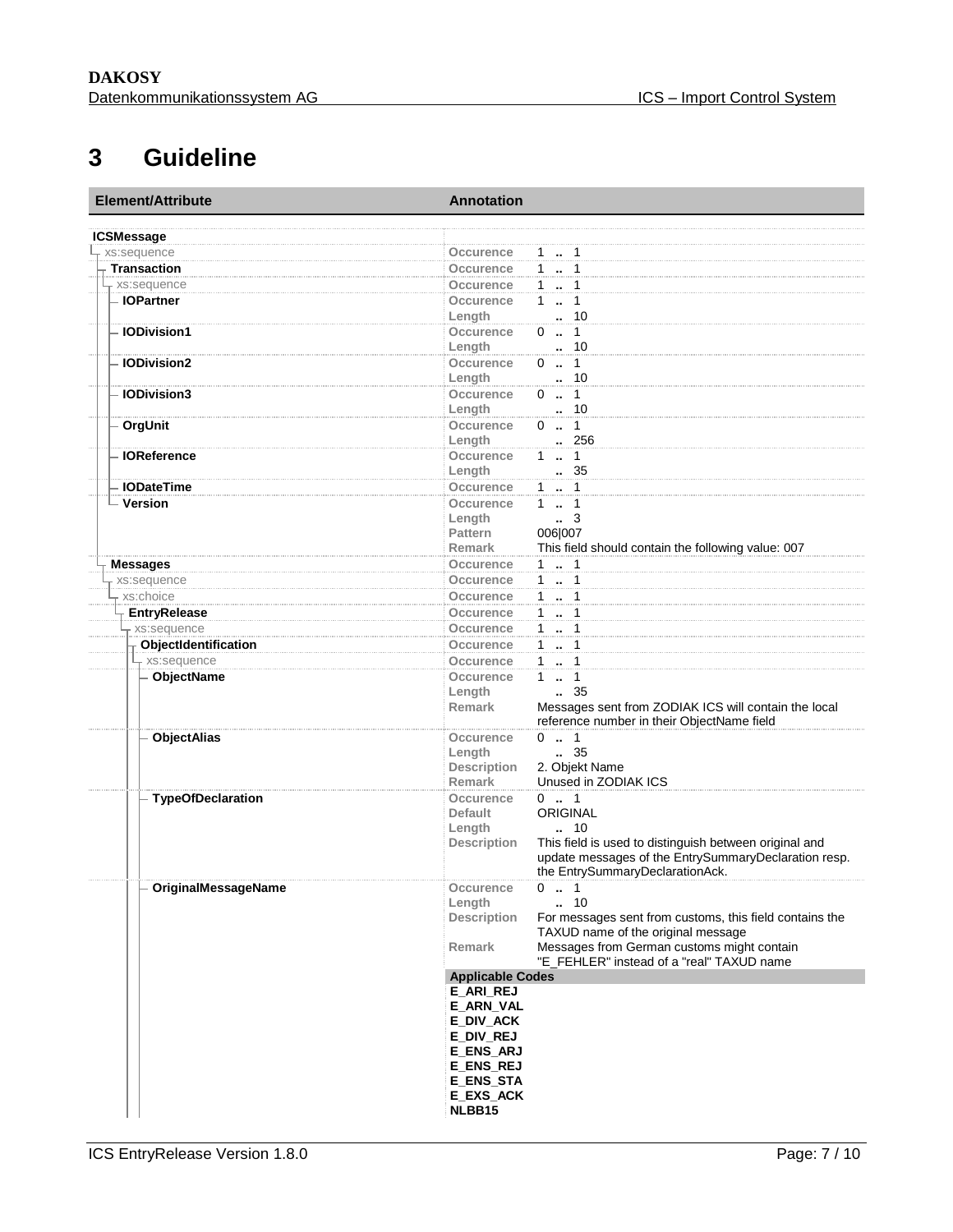**DAKOSY**<br>Datenkommunikationssystem AG<br>Datenkommunikationssystem AG<br>
Batenkommunikationssystem AG Datenkommunikationssystem AG

| Element/Attribute                | <b>Annotation</b>                                                                                                                                                                                                                                                                                                                                                                                                                                                                                                                                                                                                                                                        |  |
|----------------------------------|--------------------------------------------------------------------------------------------------------------------------------------------------------------------------------------------------------------------------------------------------------------------------------------------------------------------------------------------------------------------------------------------------------------------------------------------------------------------------------------------------------------------------------------------------------------------------------------------------------------------------------------------------------------------------|--|
|                                  | <b>Applicable Codes</b><br>NLBB16<br>NLBB24<br>NLBB51                                                                                                                                                                                                                                                                                                                                                                                                                                                                                                                                                                                                                    |  |
| - TransactionReference           | Occurence<br>$0$ . 1<br>$\, 35$<br>Length<br>The TransactionReference element refers to the<br>Description<br>IOReference of the original message which is<br>acknowledged/rejected.                                                                                                                                                                                                                                                                                                                                                                                                                                                                                     |  |
| <b>EDIFACTMessageNo</b>          | $0 \t  1$<br><b>Occurence</b><br>$\, 35$<br>Length<br>Unique message reference number assigned by customs<br><b>Description</b><br>Remark<br>This field contains the technical reference of a customs<br>message which is transmitted to the customer via the<br>ZODIAK ICS XML interface                                                                                                                                                                                                                                                                                                                                                                                |  |
| <b>DateOfReceipt</b>             | 11<br><b>Occurence</b><br><b>Description</b><br>Date and time when the event reported occured<br>For ZODIAK ICS, this field contains the date and time<br><b>Remark</b><br>when the original message (the one being acknowledged<br>of forwarded with this XML message) was received                                                                                                                                                                                                                                                                                                                                                                                     |  |
| <b>EventSeverity</b>             | $1 \t  \t 1$<br>Occurence<br>$\ldots$ 10<br>Length<br>Possible values are:<br>Description<br>*OKAY<br>*WARNING<br>*ERROR                                                                                                                                                                                                                                                                                                                                                                                                                                                                                                                                                 |  |
|                                  | <b>Applicable Codes</b><br>*ERROR<br>*OKAY<br>*WARNING                                                                                                                                                                                                                                                                                                                                                                                                                                                                                                                                                                                                                   |  |
| EventLocation                    | $1 \t  1$<br>Occurence<br>$\ldots$ 20<br>Length<br>This field is used to indicate where in the communications<br>Description<br>chain an error occured (at DAKOSY or at customs)                                                                                                                                                                                                                                                                                                                                                                                                                                                                                         |  |
|                                  | <b>Applicable Codes</b><br>*CUSTOMS-C<br>*CUSTOMS-G<br>*CUSTOMS-TE<br>*DAKOSY-CO<br>*DAKOSY-EDI-<br>*DAKOSY-ZOD<br><b>DAKOSY</b><br>customs                                                                                                                                                                                                                                                                                                                                                                                                                                                                                                                              |  |
| Header                           | Occurence<br>$1 \t  \t 1$                                                                                                                                                                                                                                                                                                                                                                                                                                                                                                                                                                                                                                                |  |
| xs:sequence<br><b>ArrivalLRN</b> | $1 \t  \t 1$<br>Occurence<br>Occurence<br>$1 \t  \t 1$<br>$\cdots$ 22<br>Length<br>Local Reference Number<br><b>Description</b><br><b>Remark</b><br>Unique reference assigned by the message sender in<br>order to link the message with his inhouse system. The<br>LRN will be sent back in any customs response<br>messages.<br>Definition accd. TAXUD: "The Local Reference Number<br>(LRN)/Diversion LRN/Arrival LRN shall be a number/<br>identifier allocated by the sending TRADER for a specific<br>transaction (ENS, Arrival notification). It shall be unique<br>per Trader sending the transaction."<br>Note: For ENS to UK, RO and LV, DAKOSY will translate |  |
|                                  | the sender's LRN to a certain format required by these<br>countries' customs agencies. This means that the LRN                                                                                                                                                                                                                                                                                                                                                                                                                                                                                                                                                           |  |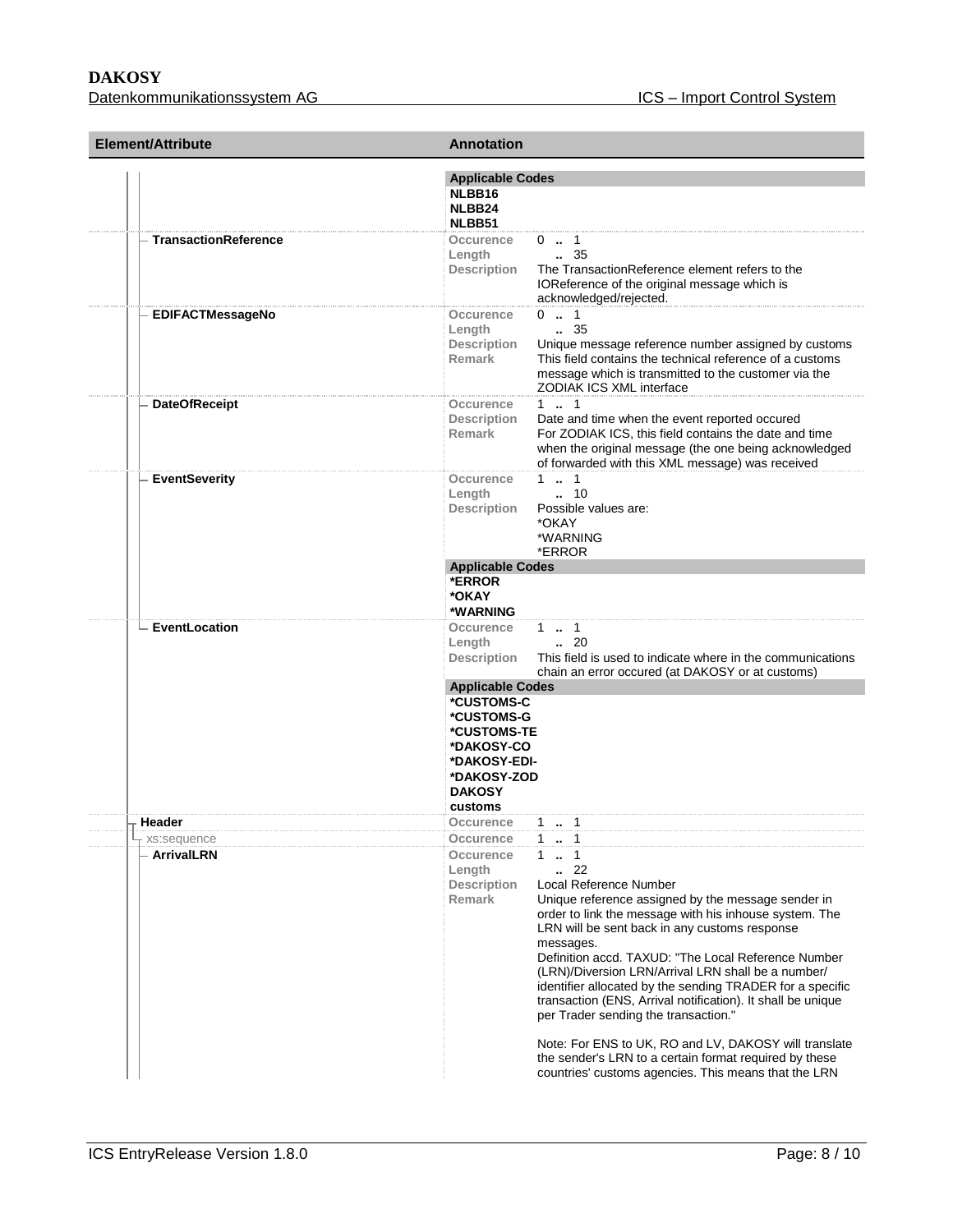#### **DAKOSY**<br>Datenkommunikationssystem AG<br>Datenkommunikationssystem AG<br>
Batenkommunikationssystem AG Datenkommunikationssystem AG

| Element/Attribute                        | <b>Annotation</b>                                                                                                                                                                                                                                                                                                                  |  |
|------------------------------------------|------------------------------------------------------------------------------------------------------------------------------------------------------------------------------------------------------------------------------------------------------------------------------------------------------------------------------------|--|
|                                          | specifier here is not known to the customs agencies in<br>these countries.                                                                                                                                                                                                                                                         |  |
| <b>DateAndTimeOfPresentation</b>         | 1  1<br>Occurence                                                                                                                                                                                                                                                                                                                  |  |
| <b>TraderAtEntryCarrier</b>              | 1  1<br>Occurence                                                                                                                                                                                                                                                                                                                  |  |
| + xs:sequence                            | 11<br>Occurence                                                                                                                                                                                                                                                                                                                    |  |
| - TIN                                    | $0 \t  1$<br>Occurence<br>17<br>Length<br>Remark<br>An EORI-TIN consists of a two-digit countrycode (e.g.<br>'DE') and up to 15 alphanumeric characters, e.g.<br>CZ1234FGH55                                                                                                                                                       |  |
| <b>BranchNumber</b>                      | EORI-TIN<br><b>Description</b><br>$0 \t  1$<br>Occurence<br><b>Pattern</b><br>$\{d\}$<br>The branch number is 4-digit numeric. '0000' must be<br>Remark<br>transmitted, if the participant did not apply for branch<br>number(s).<br>Branch (0000 - 9999).                                                                         |  |
| Address                                  | $0 \t  1$<br>Occurence                                                                                                                                                                                                                                                                                                             |  |
| xs:sequence                              | 11<br>Occurence                                                                                                                                                                                                                                                                                                                    |  |
| Name                                     | $1 \t  \t 1$<br>Occurence<br>$\therefore$ 35<br>Length                                                                                                                                                                                                                                                                             |  |
| Name2                                    | $0 \t  1$<br>Occurence<br>$\, 35$<br>Length<br>Description<br><b>Name Continuation</b><br>This field is used for sending the 2nd part of the company<br><b>Remark</b><br>name (if the name is longer than 35 char). It is used by<br>Finnish customs only.                                                                         |  |
| <b>StreetAndNumber</b>                   | $1 \t  \t 1$<br>Occurence<br>. 35<br>Length                                                                                                                                                                                                                                                                                        |  |
| Country                                  | $1 \t  \t 1$<br>Occurence<br><b>Pattern</b><br>$[a-zA-Z]\{2\}$                                                                                                                                                                                                                                                                     |  |
| <b>Postcode</b>                          | $1 \t  \t 1$<br>Occurence<br>$\cdot$ 9<br>Length                                                                                                                                                                                                                                                                                   |  |
| $\mathsf{\mathsf{L}}$ City               | $1 \t  \t 1$<br>Occurence<br>35<br>Length                                                                                                                                                                                                                                                                                          |  |
| - LanguageCode                           | $0 \t  1$<br>Occurence<br><b>Pattern</b><br>$[a-zA-Z]\{2\}$<br>This field can be used to provide a two-character language<br><b>Description</b><br>code, describing the language used for address and<br>contact data. Whether this field is used and whether it is<br>mandatory depends on the receiving country of a<br>message. |  |
| <b>ControlDate</b>                       | $0 \t  1$<br>Occurence                                                                                                                                                                                                                                                                                                             |  |
| $\perp$ CustomsOfficeActualOfficeOfEntry | Occurence<br>1.1<br>Length<br>8. 8<br><b>Pattern</b><br>[A-Z]{2}[A-Z0-9]{6}<br>This has to be a code from the COL (see http://ec.<br><b>Remark</b><br>europa.eu/taxation_customs/dds/csrdhome_en.htm)                                                                                                                              |  |
| <b>ImportOperations</b>                  | $0 \t  1$<br>Occurence                                                                                                                                                                                                                                                                                                             |  |
| xs:sequence                              | 1  1<br>Occurence                                                                                                                                                                                                                                                                                                                  |  |
| <b>ImportOperation</b>                   | 1  99999<br>Occurence                                                                                                                                                                                                                                                                                                              |  |
| + xs:sequence                            | 1  1<br>Occurence                                                                                                                                                                                                                                                                                                                  |  |
| <b>MRN</b>                               | $1 \t  1$<br>Occurence<br>18. 18<br>Length<br>\d\d[A-Z]{2}[A-Za-z0-9]{14}<br>Pattern<br>MRN associated with the ENS declaration<br><b>Description</b>                                                                                                                                                                              |  |
| <b>LRN</b>                               | Occurence<br>$1 \t  1$<br>$-.22$<br>Length<br>Local Reference Number<br><b>Description</b><br>Unique reference assigned by the message sender in<br>Remark                                                                                                                                                                         |  |